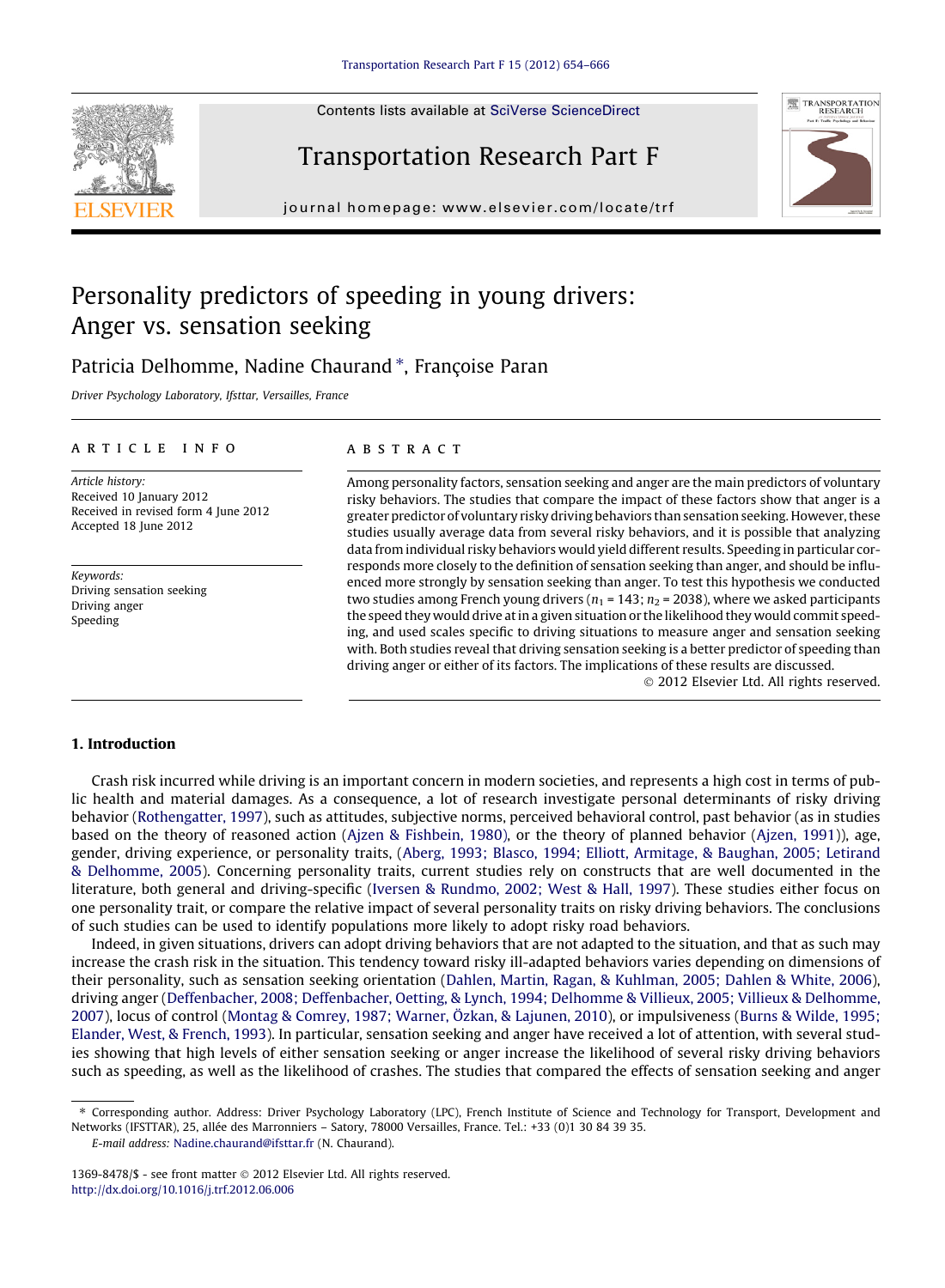on risky driving behaviors ([Dahlen, Martin, Ragan, & Kuhlman, 2005; Dahlen & White, 2006\)](#page--1-0) reveal that the link between anger and risky driving behaviors is stronger than the link between sensation seeking and risky driving behaviors.

#### 1.1. Sensation seeking

Sensation seeking is defined as the personality trait that refers to individual differences in optimal levels of arousal and stimulation [\(Zuckerman, 1994, 2007](#page--1-0)), or more precisely ''the need for varied, novel, and complex sensations and experiences and the willingness to take physical and social risks for the sake of such experiences'' [\(Zuckerman, Kolin, Price, & Zoob, 1964, p.](#page--1-0) [10](#page--1-0)). It is most often measured using the 40-item Sensation-Seeking Scale (SSS; [Zuckerman, 1994; Zuckerman, Kolin, Price, &](#page--1-0) [Zoob, 1964\)](#page--1-0), which comprises four subscales: Thrill and Adventure Seeking, Experience Seeking, Disinhibition, and Boredom Susceptibility. Another commonly used scale is the 20-items Arnett Inventory of Sensation Seeking (AISS; [Arnett, 1994\)](#page--1-0).

Age and gender are among the strongest determinants of the motivation to seek sensations. More precisely, findings show a decline in sensation seeking with age ([Giambra, Camp, & Grodsky, 1992](#page--1-0)): sensation seeking rises between ages 9 and 14, peaks around age 20 and declines steadily thereafter [\(Zuckerman, 1994\)](#page--1-0). Concerning gender, men score higher than women ([Zuckerman & Kuhlman, 2000\)](#page--1-0).

A particular attention has also been paid to the impact of sensation seeking on risky driving behaviors. Indeed, higher sensation seekers are more likely than lower sensation seekers to adopt risky driving behaviors such as drunk driving, speeding, racing other drivers, passing in no-passing zones, and several other behaviors ([Arnett, 1990; Arnett, Offer, & Fine, 1997;](#page--1-0) [Burns & Wilde, 1995; Clément & Jonah, 1984; Furnham & Saipe, 1993\)](#page--1-0). [Jonah \(1997\)](#page--1-0) reviewed 40 studies investigating risky driving behaviors and showed that sensation seeking accounted for 10–15% of the variance of risky road behaviors, and was also positively correlated to road crash involvement.

The tight relationship between sensation seeking, risky driving behavior and age led to a number of studies focusing on young drivers. Indeed, the high road crash and fatality rate for young drivers (they are twice as likely as older people to die in a fatal crash [\(ERSO, 2008; Jonah, 1986\)](#page--1-0)) can be partially explained by their lack of driving experience [\(Borowsky, Oron-Gilad,](#page--1-0) [& Parmet, 2009; Borowsky, Shinar, & Oron-Gilad, 2010](#page--1-0)), but also by their higher likelihood to seek sensations while driving ([Arnett, 1990; Cestac, Paran, & Delhomme, 2011\)](#page--1-0).

Most of the aforementioned studies on risky driving used [Zuckerman's SSS \(1994\).](#page--1-0) However, SSS is a non domain specific scale. Given the greater validity of domain specific scales to assess personality traits when focusing on particular domains, [Taubman, Mikulincer and Iram \(1996; Yagil, 2001](#page--1-0)) developed a scale specific to the driving context, the Driving Related Sensation Seeking (DRSS). DRSS measures the sensation-seeking trait as defined by Zuckerman with a special focus on the ''thrill and adventure seeking'' subscale ([1994; Zuckerman, Kolin, Price, & Zoob, 1964\)](#page--1-0), expressed in the specific area of driving (adapted in French by [Delhomme, 2002](#page--1-0)). As such, DRSS comprises items directly related to speeding and to other thrill-related driving behaviors. Like SSS, DRSS has been positively related to risky driving in general and speeding in particular, but is distinct from a mere intention to adopt risky behaviors [\(Delhomme, Verlhiac, & Martha, 2009; Yagil, 2001\)](#page--1-0).

#### 1.2. Anger

Anger as a personality trait is commonly defined as the tendency to experience anger and related states such as frustration and bitterness ([Berkowitz, 1993; Clore, Ortony, Dienes, & Fujita, 1993; Russell & Fehr, 1994; Shaver, Schwartz, Kirson, &](#page--1-0) [O'Connor, 1987\)](#page--1-0), and is most commonly measured through anger scales such as the State-Trait Anger Expression Inventory-2 ([Spielberger, 1999](#page--1-0)).

Moreover research on anger has distinguished trait anger, the general tendency to be angry, no matter the situation ([Deffenbacher et al., 1996](#page--1-0)), and situational anger, the proneness to be angry in a given situation. Thus, several domain-specific anger conceptions have been developed, among which driving anger, defined as a situation-specific form of trait anger, related to driving ([Deffenbacher, Oetting, & Lynch, 1994; Villieux & Delhomme, 2010](#page--1-0)). This concept is mainly measured though the 33-items Driving Anger Scale (DAS, [Deffenbacher et al., 1994\)](#page--1-0), consisting of six factors: ''Illegal Driving'', ''Traffic Obstructions'', ''Hostile gestures'', ''Progress impeded'', ''Police Presence'' and ''Discourtesy''.

People high on driving anger – people who get angry more frequently and more strongly when driving – act more aggressive ([Deffenbacher, 2008; Deffenbacher, Lynch, Filetti, Dahlen, & Oetting, 2003\)](#page--1-0) and adopt more aggressive and risky behaviors ([Deffenbacher, Huff, Lynch, Oetting, & Salvatore, 2000; Deffenbacher, Lynch, Oetting, & Yingling, 2001\)](#page--1-0). In particular, they adopt more often behaviors listed in the Driving Anger Expression Inventory (DAX), and the Driving Survey [\(Deffenb](#page--1-0)[acher, Deffenbacher, Lynch, & Richards, 2003; Deffenbacher, Lynch, Oetting, & Swaim, 2002; Deffenbacher, Lynch, et al.,](#page--1-0) [2003\)](#page--1-0), among which speeding. Moreover, people high on driving anger are also more often involved in minor road crashes ([Deffenbacher, Huff, Lynch, Oetting, & Salvatore, 2000](#page--1-0)). The relationship between driving anger and risky behavior has been found in different countries such as France [\(Delhomme & Villieux, 2005; Villieux & Delhomme, 2007\)](#page--1-0), the UK ([Lajunen &](#page--1-0) [Parker, 2001; Lajunen, Parker, & Stradling, 1998\)](#page--1-0), or Norway ([Iversen & Rundmo, 2002](#page--1-0)). This relationship can be interpreted in two ways. First, people with a "risky" driving style are more likely to be angered by situations that prevent them from adopting this style (such as the ones presented in items from the subfactors ''Progress Impeded'' or ''Traffic obstructions''). Second, adopting risky driving behaviors can be a way to vent the anger felt toward driving situations. For example, concerning speeding, [Björklund \(2008\)](#page--1-0) showed that the more frequently a driver committed speeding, the less this driver would be irritated by other drivers' reckless speeding.